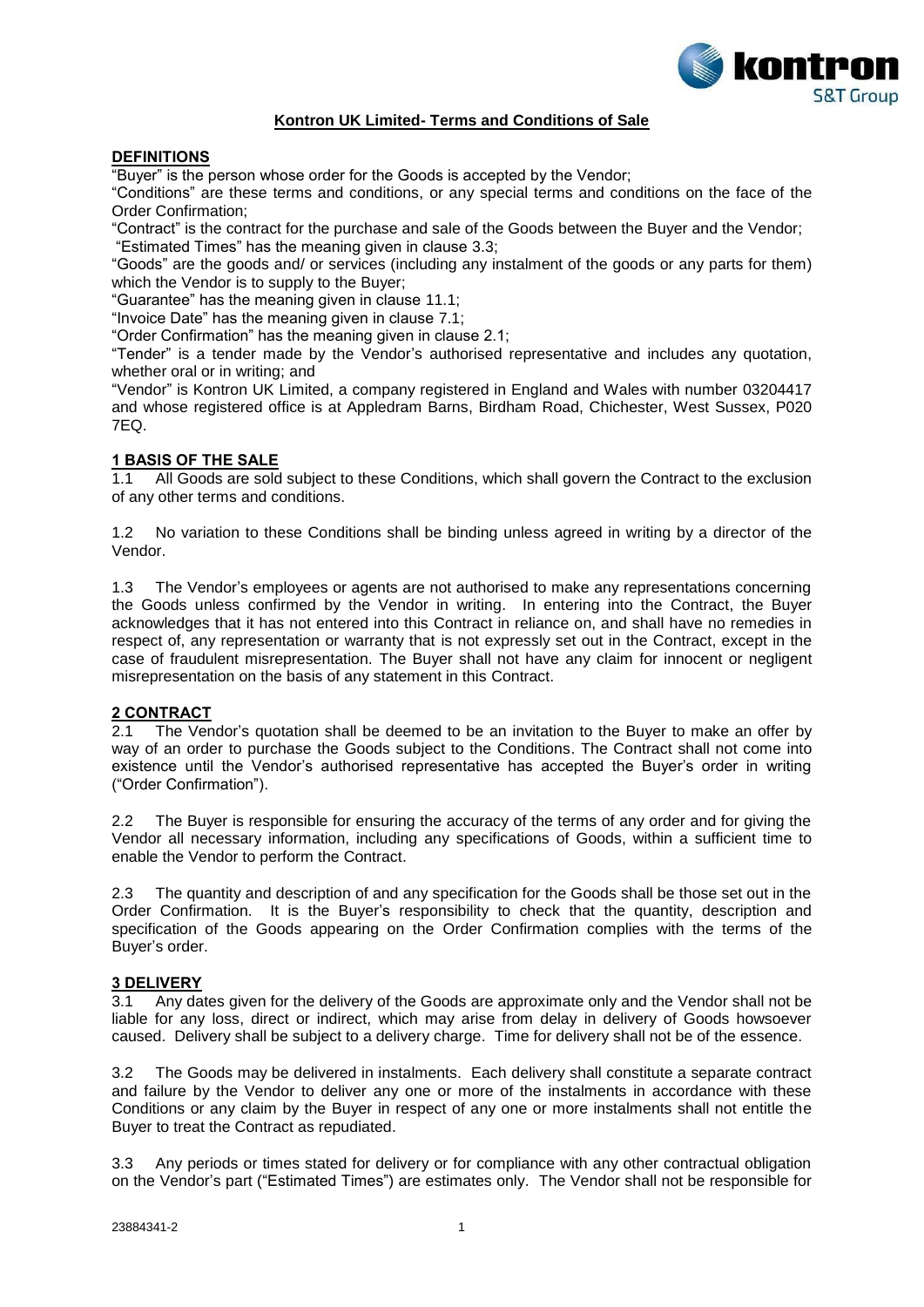

loss or damage resulting from delay or failure to notify the Buyer of any delay. Changed specifications or instructions may result in changes to Estimated Times.

# **4 PRICE**

4.1 All prices are quoted subject to acceptance within any period specified and to any increase which may occur as a result of factors falling outside the control of the Vendor.

4.2 VAT and any other duties or taxes where applicable will be added to all invoices at the rate ruling at the date of despatch.

4.3 Tenders are made at current prices on an ex-works basis and are exclusive of the costs of packaging, carriage, insurance and unloading. A Tender may be withdrawn at any time prior to acceptance of an order and shall automatically be taken to have lapsed 30 days from date of the Tender.

## **5 CANCELLATION AND RE-SCHEDULING**

5.1 No order which has been accepted by the Vendor may be cancelled or re-scheduled by the Buyer except with the prior agreement in writing of the Vendor (which shall normally involve a cancellation charge) and the Buyer shall indemnify the Vendor in full against all loss, costs (including the cost of all labour and materials used), damages, charges and expenses incurred by the Vendor as a result of cancellation. The Vendor reserves the right to charge a re-stocking administration fee for unused purchases, such a fee to be in the range of 5% to 50% and will be decided on a case by case basis.

- <span id="page-1-0"></span>5.2 The Vendor may cancel the Contract with the Buyer by giving written notice in the event that:-
- 5.2.1 any invoice for the sale of the Vendor's Goods is overdue for payment;
- 5.2.2 the manufacturer of the Goods advises the Vendor of an increase in the price of the Goods; or
- 5.2.3 for reasons beyond the control of the Vendor it is unable to effect delivery following the manufacturer's termination of the Goods or there is an insufficient supply of Goods from the manufacturer.

5.3 On the giving notice of cancellation under clause [5.2,](#page-1-0) the Vendor shall repay to the Buyer any sums paid in respect of the price of the Goods. The Vendor shall not be liable for any loss or damage arising from such cancellation.

## **6 RETURN OF GOODS AND RETURNS PROCEDURE**

6.1 If any Goods are or become faulty or defective in accordance with the provisions of Clause 11 of these Conditions, the Buyer must obtain an RMA (Returns Material Authorisation) number from the Vendor. The RMA number will be valid for a period of 21 days from the date of issue by the Vendor. The Vendor reserves the right to refuse to take delivery of any Goods after this period. Any Goods returned must have the RMA number marked clearly on the outside of the package. The Vendor reserves the right to refuse to take delivery of any Goods returned without an RMA number. All Goods are returned to the Vendor at the Buyers sole risk.

6.2 The Buyer must ensure Goods are returned in original packaging complete with all cables, manuals, and disks/CD's; failure to comply will render the warranty void.

6.3 If the Buyer wishes to return any Goods purchased in error or incompatible for the intended use, the Vendor reserves the right to either refuse the returns or charge a re-stocking fee. The re-stocking fee will be between 5% and 50% and the exact fee will be decided by the Vendor on a case by case basis.

6.4 The Buyer shall not be entitled to return Goods, which are not in accordance with the Contract. In no event shall the Buyer be entitled to return Goods on the basis of any defect or failure, which is so slight that ·it would be unreasonable, in the Vendor's opinion, for the Buyer to return the Goods.

6.5 Any Goods returned to the Vendor without a valid RMA number will not be accepted by the Vendor and will be returned to the Buyer freight collect. The Vendor shall specifically not accept the Goods unless it includes the original packaging.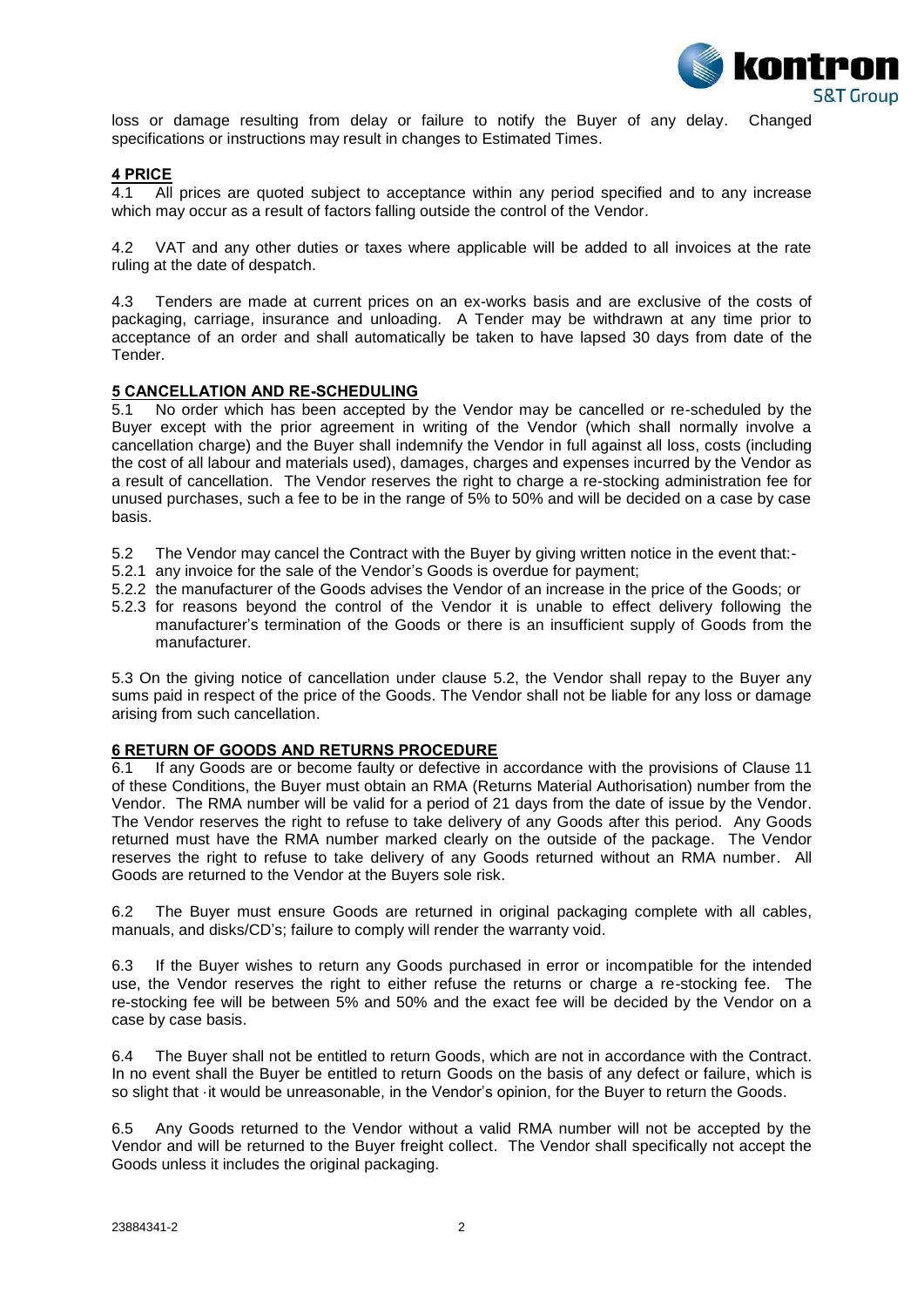

6.6 Subject to clause 11 of these Conditions, the liability of the Vendor is strictly limited to the replacement, repair or credit to the invoiced value of the defective Goods, at the discretion of the Vendor.

# **7 PAYMENT AND INTEREST**

<span id="page-2-0"></span>7.1 The Vendor reserves the right to require payment in full for the Goods at the time of order, or payment in full before the Vendor agrees to despatch the Goods. The Vendor may or may not provide a credit account to the Buyer. If the Buyer has a credit account with the Vendor, payment will be strictly due 30 days from date of invoice (the "Invoice Date"). ln the event that the invoice is not paid by the Buyer within 30 days from the end of the month following the Invoice Date then the Vendor shall be entitled to charge interest on late payments from the Invoice Date at a rate equivalent to the rate prevailing at the Invoice Date as prescribed by the Secretary of State pursuant to section 6 of The Late Payment of Commercial Debts (Interest) Act 1998. The Vendor reserves the right, at the Vendor's discretion, to refuse to establish a credit account for any Buyer, to refuse credit to any Buyer notwithstanding that a credit account may already have been established, and to withdraw credit account facilities without prejudice to the Vendor's rights.

7.2 If the Buyer has a credit account with the Vendor, the credit limit as determined from time to time by the Vendor shall not be exceeded without the prior written consent of the Vendor's authorised representative. Credit facilities may be withdrawn at any time at the discretion of the Vendor.

7.3 Unless otherwise agreed in writing, any credit account outstanding beyond agreed payment terms will be passed to a debt recovery agency and will be subject to a surcharge of twenty pounds to cover the cost incurred; such overdue accounts will also be subject to any other costs incurred in obtaining settlement.

## **8 RETENTION OF TITLE AND RISK**

8.1 The risk in the goods shall pass to the Buyer on despatch of the Goods. At that moment, the Buyer shall become responsible for the care and protection of the Goods and shall take out at its own expense adequate and comprehensive all risks cover on the Goods (with a note of the Vendor's interest endorsed therein until the Vendor has received payment of the price in full).

8.2 Notwithstanding delivery and the passing of risk in the Goods, title in the Goods (including full legal and beneficial ownership) shall not pass to the Buyer until the Vendor has received payment in full for all Goods supplied by the Vendor to the Buyer under all contracts between them. Payment of the full price for the Goods shall include the amount of any interest or other sums payable under contracts between the Vendor and the Buyer.

8.3 Until such time as title in the Goods passes to the Buyer, the Buyer shall hold the Goods as the Vendor's fiduciary agent and bailee, and shall keep the Goods separate from those of the Buyer and third parties and properly stored, protected and insured and identified as the Vendor's property. Until title has passed in the Goods, the Buyer shall be entitled to resell or use the Goods in the ordinary course of its business but the Buyer shall account to the Vendor for the proceeds of the sale or otherwise of the Goods, whether tangible or intangible, including insurance proceeds, and shall keep all such proceeds separate from any monies or property of the Buyer and third parties and, in the case of tangible proceeds, properly stored, protected and insured.

8.4 Until such time as title in the Goods passes to the Buyer (and provided the Goods are still in existence and have not been resold) the Vendor shall be entitled at any time to require the Buyer to deliver up the Goods to the Vendor and, if the Buyer fails to do so forthwith, to enter any premises or vehicles of the Buyer or any third party where the Goods are stored and repossess the Goods. All additional costs incurred by these actions shall be borne by the Buyer.

8.5 The Buyer shall not be entitled to pledge or in any way charge by way of security for indebtedness any of the Goods which remain the property of the Vendor.

# **9 TERMINATION**

9.1 The Vendor shall have the right to immediately terminate or suspend any further deliveries under the Contract or any other contract with the Buyer without any liability to the Buyer, and if the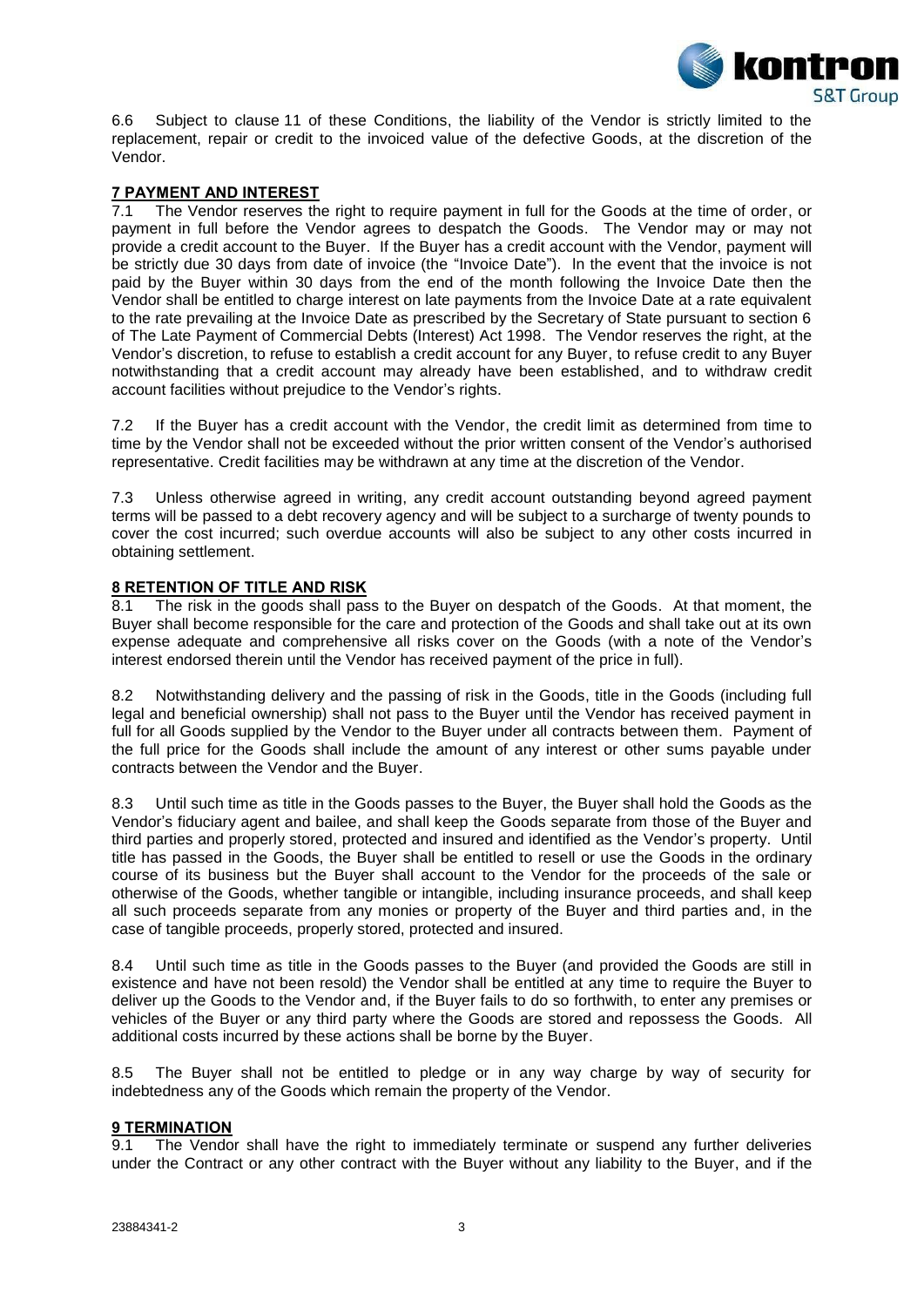

Goods have been delivered but not paid for, the price of the Goods shall become immediately due and payable notwithstanding any previous agreement or arrangement to the contrary, if:

- 9.1.1 the Buyer fails to make any payment when due or breaches any provision of the Contract;
- 9.1.2 the Buyer makes any voluntary arrangement with its creditors or becomes subject to an administration order or (being an individual or firm becomes bankrupt or (being a company goes into liquidation; or an encumbrance takes possession, or a receiver is appointed, of any of the property or assets of the Buyer; or the Buyer ceases, or threatens to cease, to carry on business or the Vendor reasonably apprehends that any of these events is about to occur in relation to the Buyer.

9.2 The right of termination given by Clause 9.1 shall be without prejudice to any other right or remedy of either party in respect of any breach committed under the terms of this Agreement.

### **10 DEFAULT**

The Buyer shall fully and effectively indemnify the Vendor against the total expense to the Vendor arising out of the Buyer's breach or breach of the Contract. Such expense shall include (without limitation) all expenses incurred by the Vendor in sourcing and building the goods (including (i) all court fees (ii) all amounts payable to the Vendor's professional advisers (payable on an indemnity basis) in pursuing claims against the Buyer for breach or breaches of the Contract and for enforcing any judgement/s and/or order/s (iii) all amounts payable to the Vendor's insurers and/or debt recovery agents, in each case including anticipated sums payable by the Vendor only after payment of any sums from the Buyer.

### **11 GUARANTEE**

11.1 Subject to clause [11.2](#page-3-0) and unless otherwise stated, all Goods carry a 24 month return to Vendor guarantee from invoice date ("Guarantee"). If any Goods are or become faulty or defective by reason only as a result of the use of defective materials or workmanship during the period of the Guarantee, the Vendor will, at the Vendor's option, either replace or repair such Goods, provided that the Buyer shall have notified the Vendor in writing of the fault or defect in the Goods, and shall have returned the faulty or defective Goods to the Vendor for inspection in accordance with clause 6 of these conditions.

<span id="page-3-0"></span>11.2 The Guarantee will not be valid if the Goods became defective due to wilful damage, negligence, abnormal working conditions, failure to follow the Vendor's instructions (whether oral or in writing), misuse or alteration or repair of the Goods without the Vendor's prior written approval. The Vendor shall be under no liability to honour the Guarantee of any Goods (or any other warranty condition or guarantee) if the total price of the Goods has not been paid for by the Buyer by the due date for payment.

11.3 For parts, materials or equipment not manufactured by the Vendor, the Buyer shall only be entitled to the benefit of any such warranty or guarantee as is given by the manufacturer to the Vendor.

#### **12 CLAIMS**

12.1 The Vendor shall not be liable for any costs, expenses, loss of profits, goodwill, business, contracts, revenues or anticipated savings or any type of special, indirect or consequential loss, suffered by the Buyer in connection with the Contract. In any event, the Vendor's entire liability under each Contract for Goods shall be limited, in respect of all claims (connected or unconnected) to an amount equal to the price of the Goods under such Contract. The Vendor does not attempt to limit its liability under the Contract for personal injury or death caused by its negligence or the negligence of its employees or agents or fraud or fraudulent misrepresentation.

12.2 All warranties, conditions, representations or other terms implied by statute or common law are excluded to the fullest extent permitted by law.

### **13 FORCE MAJEURE**

The Vendor shall be entitled to cancel or rescind the Contract, and will not be liable for any loss or damage caused, if the performance of its obligations under the Contract is in any way adversely affected by any event whatsoever beyond the Vendor's control, including (but not limited to the delays